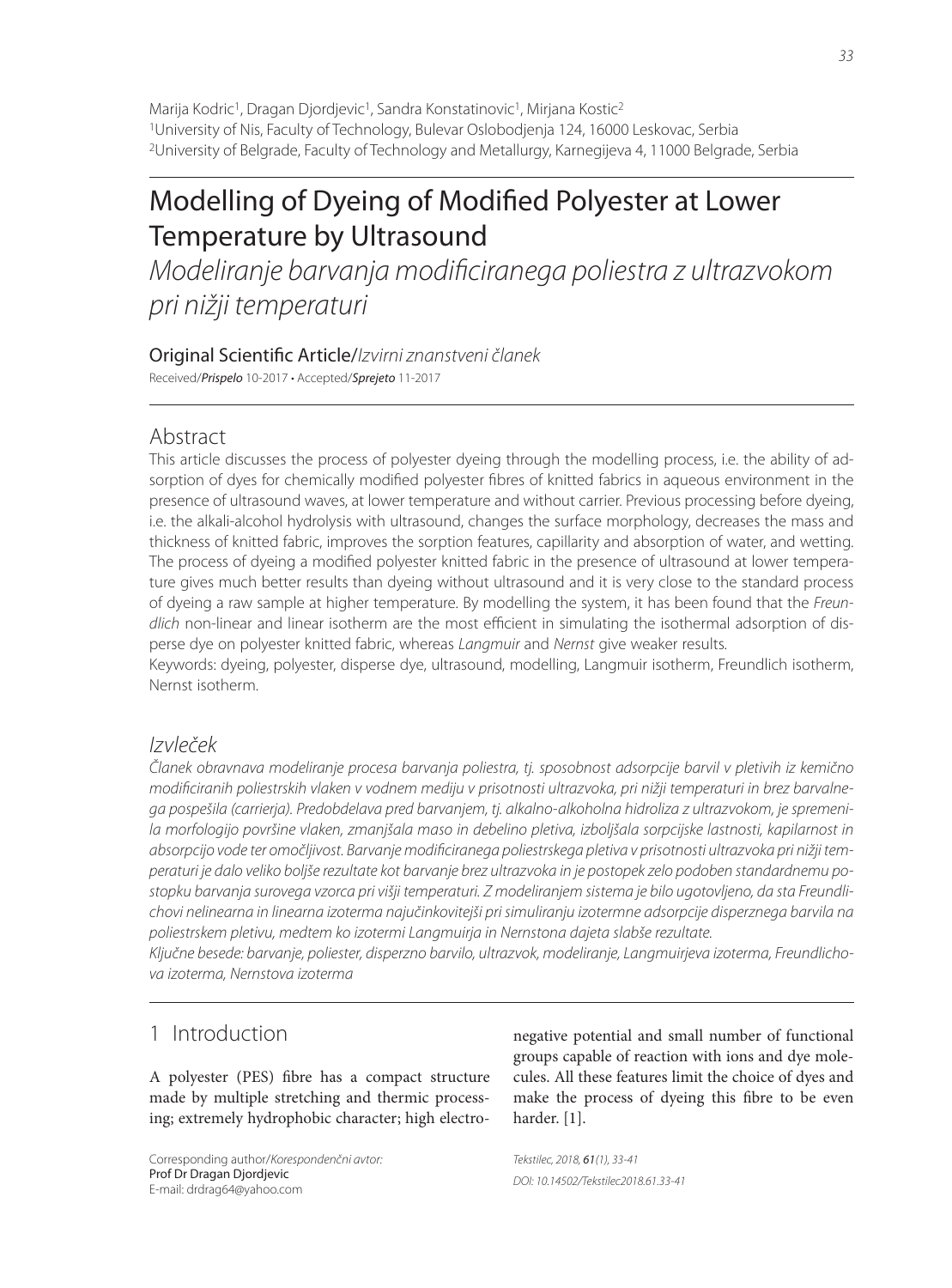PES fibres can be dyed in all stages of production: as a fibre, in band and filament shape, yarn, fabric or knitted fabrics. The following dyeing methods should be mentioned: batch process (exhaustion), semi-continual and continual process. Batch method of dyeing can be done at boiling water temperature in the presence of carriers, today known as intensifiers; and at higher temperature (130 °C) with increased pressure or the so-called HT (high temperature) method which is mostly in use [2, 3].

Ultrasound with the frequency range of 20–100 kHz is mostly used for increasing the rate of chemical reactions and improving the physical processes, such as cleaning, emulsification, degassing and others. The uses of ultrasound enables quicker processes and reaching the same or better results via already existing techniques in less extreme conditions; for example, lower temperature and lower chemical concentrations. For these reasons, the processes of textile dyeing with ultrasound can be very interesting. The improvements which have been noticed in dyeing the textile with ultrasound are mostly assigned to the phenomenon of empty cavities, with mechanical effects which appear: dispersion, degassing and diffusion  $[4, 5]$ . The effects of ultrasound on enhanced mass transfer, shortened reaction cycles, improved reaction yield, increased surface area between the reactants and synthesis and deposition of nanoparticles have been widely reported  $[6-8]$ . All these benefits have arisen from acoustic cavitation in liquid media regarded as the formation, growth and collapse of bubbles. Extreme heat has been released through bubbles collapse creating hot spots [9]. The first major steps in introducing a sonochemical method as a technique for surface modification of various substrates were made in 1996 [10] with the use of ultrasound for enhanced surface modification of polyethylene by hydrogen peroxide and persulfate salts as oxidizing agents under mild condition. Sonochemistry has been applied for surface modification causing weight loss, increased roughness and decreased contact angle [10].

On the other hand, nowadays hydrolytic modification of the surface of polyester materials is more and more used for obtaining different, better appearance and touch. It has been shown that polyethylene terephthalate has good conditions for modification by processing with alkalis, such as sodium hydroxide (NaOH). The reaction with NaOH

is saponification of polyethylene terephthalate, and the products of reactions are sodium-terephthalate and ethylene-glycol. It is an irreversible reaction, which shows that in case of greater mass loss than wanted, it is not possible to fix the material. It is often called peeling of polyester because by measuring the diffraction of X-rays, it has been proved that the alkali hydrolysis appears only on the surface of fibres, whereas the inner morphological structure of fibres stays unchanged [11, 12].

This work tends to contribute to the explanations of polyester dyeing through the modelling process, i.e. the abilities of adsorption of dyes for chemically modified PES fibres in aqueous environment in the presence of ultrasound waves, at lower temperature without carrier. The goal is to successfully perform dyeing of a hydrolysed hydrophobic fibre in less extreme conditions, i.e. the goals are related to achieving better potential for dye adsorption of chemically modified PES fibres in aqueous environment in the presence of ultrasound waves, at lower temperature without carrier. Also, if the exhaustion of dye is large enough, there will be less dyed wastewater and less harm to the environment.

## 2 Experiment

In the experimental part of this research, a raw, undyed 100% polyester (polyethylene terephthalate) knitted fabric has been used which is common in practice with the following characteristics: interlacement interlock, fineness of yarn 9.4 tex, course count  $15 \text{ cm}^{-1}$ , wale count  $16 \text{ cm}^{-1}$  and surface mass  $140$  g/m<sup>2</sup>.

Before dying, a knitted fabric had been processed by the alcohol solution (ethanol) of sodium hydroxide 80 g/l for 30 minutes, Liquor ratio has been 1:130 while the temperature of the process has been 20 °C at the beginning and 50 °C at the end of the treatment (the temperature rises spontaneously due to the action of ultrasound). During this process, the solution with the substrate (knitted fabric) has been exposed the whole time to ultrasound waves of 200 kHz and power of 50 W (apparatus Elac Ultrasonic Laboratory Reactor URS 1000).

Dyeing of this modified PES knitted fabric has been performed by disperse dye C.I. Disperse Red 60, molecular formula  $C_{20}H_{13}NO_4$  and molar mass of 331.32 g/mol, at 80 °C, without carriers,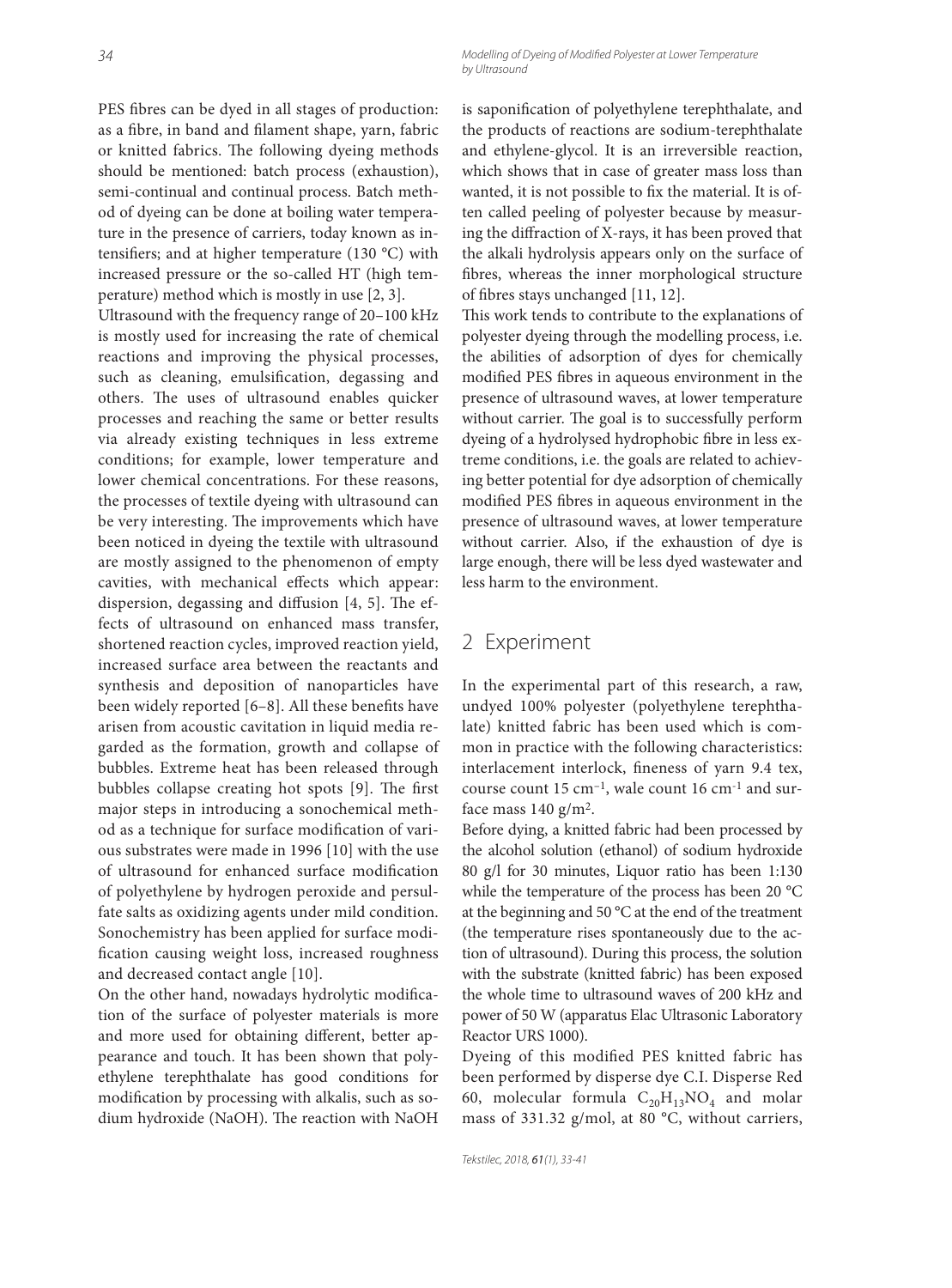in ultrasound reactor Elac Ultrasonic Laboratory Reactor URS 1000. The frequency of the applied ultrasound oscillations has been 200 kHz whereas the power has been 50 W. The structural formula of the applied dye is shown in Figure 1.



*Figure 1: Structure of the applied disperse dye C.I. Disperse Red 60*

Precisely, the test of dyeing-adsorption has been performed in the way that 1.5 g of the mass sample of the PES knitted fabric has been dyed in the solution of constant volume of 150  $\text{cm}^3$ ; dye concentration has been 50, 100, 200 and 400 mg/dm<sup>3</sup>. In these cases of dyeing, distilled water has been used. The time of dyeing with constant effect of ultrasound has been 12, 24, 36, 48 and 60 min. Equilibrium time has been 60 min because it has been shown that with longer dyeing, there are no significant changes in the level of dye exhaustion. Aqueous solution of the dye has had the dispersing agent (CHT Dispersing agent SMS), 1.5 g/l and formic acid ( $pH = 4.5$ ), whereas the temperature of the dye has been 80 °C. For checking the effects of alkali hydrolysis, the following methods have been used: the change of mass (based on the mass differences before and after the process); the power of water absorption –capillarity, ISO 811:1981; the power of water absorption, ISO 18696:2006; the thickness of fabric, ISO 5084:1977; the time of wetting, AATCC TM27-2013.

For determining the concentration of dye in the solution, the UV-VIS spectrophotometry and apparatus Cary 100 Conc UV-VIS, Varian (absorption maximum on 495 nm) have been used.

The dye exhaustion [13] has been calculated via equation:

$$
Dye \;exhaustion = \frac{C_0 - C_t}{C_0} \cdot 100 \; (%) \tag{1}
$$

where,  $C_0$  is an initial dye concentration and  $C_t$  [mg/ dm<sup>3</sup>] is a dye concentration in time *t*. The amount of the adsorbed dye in equilibrium [13] obtained via equation:

$$
q_e = \frac{C_0 - C_e}{w} \cdot V \tag{2},
$$

where,  $q_e$  [mg/g] is a mass of the adsorbed dye per mass unit of the knitted fabric in equilibrium,  $C_0$  [mg/ dm<sup>3</sup>] is an initial dye concentration,  $C_e$  [mg/dm<sup>3</sup>] is an equilibrium dye concentration in the solution, *w* [g] is a mass of the knitted fabric and *V* [dm3] is a volume of the solution for dyeing.

*Langmuir* isotherm [13] has been shown via the following equations:

$$
q_e = \frac{Q_{max} \cdot b \cdot C_e}{1 + b \cdot C_e} \text{ and } \frac{C_e}{q_e} = \frac{1}{Q_{max} \cdot b} + \frac{1}{Q_{max}} C_e \quad (3),
$$

where,  $q_e$  [mg/g] is an adsorbed amount of the adsorbate (dye) per mass unit of the adsorbent (knitted fabric),  $Q_{max}$  [mg/g] is a maximum amount of the adsorbate which can bind to the adsorbent and *b* [dm3/mg] is a ratio of the constant of adsorpion rate and constant of desorption rate of adsorbate.

*Freundlich* model is presented by following equations [13]:

$$
q_e = K_F \cdot C_e^{1/n} \text{ and } ln q_e = ln K_F + \frac{1}{n} ln C_e \tag{4},
$$

where,  $K_F$  [(mg/g)⋅(dm<sup>3</sup>/mg)<sup>(1/n)</sup>] and *n* are the constants characteristic for the observed system: adsorbent, adsorbate and solvent.

*Nernst* adsorption isotherm [13] is defined like:

$$
q_e = K \cdot C_e \tag{5}
$$

where,  $K$  [dm<sup>3</sup>/g] is a coefficient of the division of dye between fibres and dyebath or coefficient of the equilibrium distribution.

#### 3 Results and discussion

#### 3.1 Alkali-alcoholic hydrolysis of PES knitted fabric

As all other esters, polyester is also faintly stable to alkalis; the process in a slightly alkali solution increases the porosity of fibres, and with the increase of temperature and concentration of alkali dyebath, the level of its hydrolysis increases. In harsh conditions, the complete degradation of fibres appears. By increasing the porosity of surface fibres, the sorption and diffusion of dye into the fibre speeds up which for example reduces the dyeing process [14].

Tekstilec, 2018, 61(1), 33-41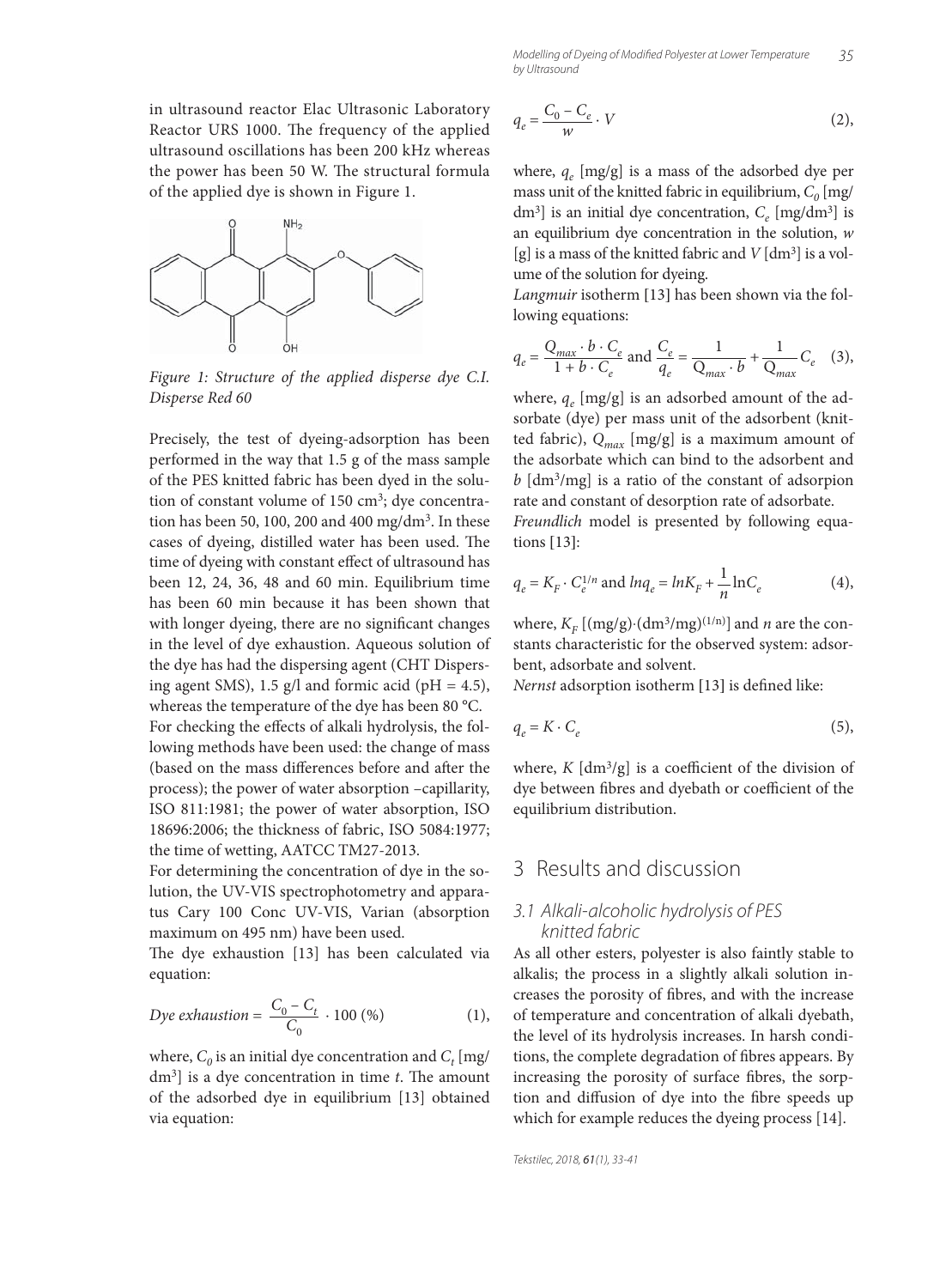The first thing noticed after modification of polyester is mass loss due to the hydrolysis of the surface of PES fibres caused by the reaction of alkali. The obtained results confirm that the alkali-alcohol process of PES knitted fabric causes certain percentage of mass loss, Table 1. The hydrolysis in the presence of ultrasound waves leads to the greatest mass loss of PES fibres (10.7%) than the same process without ultrasound (6.3%), as expected.

Similar results in the change of mass are noticed for example after previous processing of PES textile by microwave radiation [15]. Namely, the samples of PES fabric treated with 1% solution of caustic soda in the presence of microwave radiation have shown the mass loss of approximately 5.2%. It is established that with increasing of concentration of the alkali, the velocity of hydrolysis increases. Generally, when polyester fabric is treated in the solution of NaOH with conventional heating, the mass of fabric does not decrease fast. However, with microwave radiation, certain fabric shows greater mass loss in shorter time, which indicates that microwave radiation increases the velocity of hydrolysis on the surface of fibres [15]. The feature 'thickness" of a textile product can be in direct relation to the mass changes of a knitted fabric, i.e. an insignificant change in the thickness of a knitted fabric due to alkali hydrolysis is noticed, i.e. the processed samples have lower values of this tested parameter, approximately 1–2% in comparison to the unprocessed sample. Essentially, the mass loss of a knitted fabric leads to its smaller thickness, which happens here, but it should be noted that this tested parameter is affected by deformation or contraction of fibres, i.e. the phenomena like swelling and shortening of fibres, which is manifested as a shrinking of the fibers in the end.

Water penetration along horizontal and vertical column is pretty much equal, regarding that the density is almost equal in all directions so the influence of density and capillaries is excluded. Namely, it is known that capillarity (water penetration) is better in the direction with greater density of yarn which creates the system of capillaries of smaller diameters, which is more suitable for spontaneous water flow. This explanation is not important for the actual case regarding a knitted product whose basic constructive unit is loom and not interlacement from crossed threads (yarns) under right angle as in a woven product. It should be pointed out that the unprocessed sample of knitted fabric almost does not show water penetration through its structure, i.e. the capillarity in both directions is 2.5 mm, whereas in the processed samples, it is from 25/20 mm to 32/30 mm (vertical/ horizontal) for the hydrolysis with and without ultrasound, respectively, Table 1.

Also, similar use of ultrasound waves, the sono-alkali hydrolysis of PES fabric, leads to the mass loss, decreasing the fibre diameter because of tearing the ester chains of polyester bonds inside the structure of fibres and creating micro pores on the surface of the fabric. On the other hand, this alkali hydrolysis with ultrasound increases the number of polar functional hydroxyl and carboxyl groups on the surface of fibres. The effect of ultrasound energy in the process is recognized by decreasing the thickness of border layer between the fabric surface and alkali solution by removing the mass of gas trapped in inter-fibres and intra-yarn through the effect of degassing [16].

Water absorption of PES knitted fabric confirms that the processed samples which go to the direction of increasing this tested parameter have better results. The results are better by 20% (the sample hydrolysed without ultrasound) and 25% (the sample hydrolysed with ultrasound) in comparison to the unprocessed sample, Table 1. In constellation of structural parameters, density and linear mass of yarn, construction of knitted fabric, as well as the surface effects of modification, the explanation for certain phenomena in PES knitted fabric related to all tested sorption properties should be sought.

The wettability of the surface is directly connected to the surface energy, so the energy stable surface has lower ability of wetting. Materials with lower wettability (less hydrophilic, i.e. hydrophobic), such as polyester, have weaker ability of dyeing and lower resistance to soiling. The treatment of alkali can be a good and recognizably efficient means for improving the surface wettability of hydrophobic polymer surfaces. This improved wettability is ascribed to increasing amount of polar groups, surface deformation, increased roughness of the surface of the material etc. [15].

According to Table 1, it can be noticed that the modified-hydrolysed samples of knitted fabric wet faster. The unprocessed sample of PES knitted fabric has the slowest wetting, 360 s; the best results, i.e. the most hydrophilic surface of fabric and then the fastest wetting is obtained by the hydrolysis in the presence of ultrasound waves, 9 s.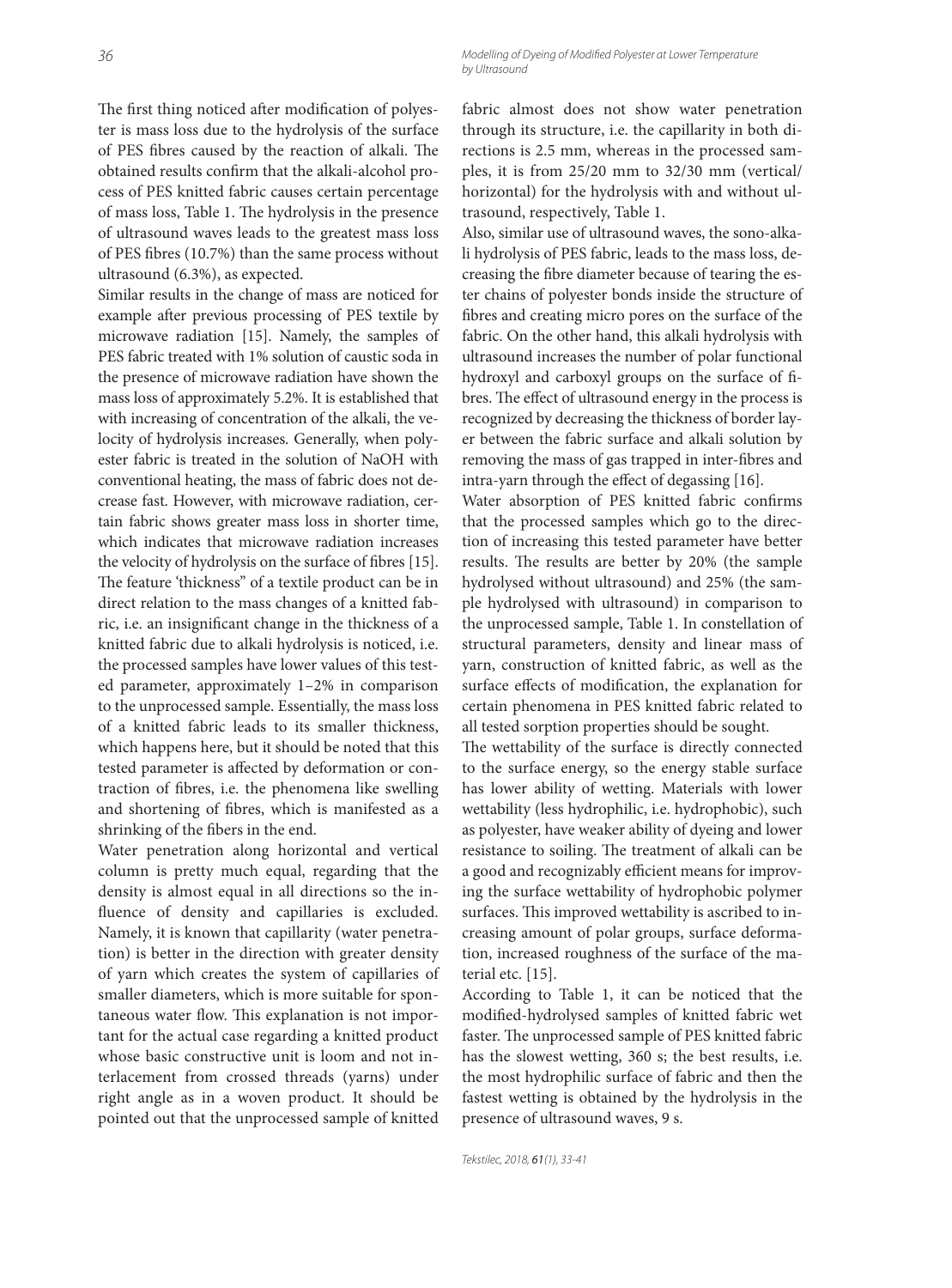| Sample                        | <b>Mass</b> | <b>Thickness</b> | Water             | Capillarity [mm] |        | <b>Wetting</b> |
|-------------------------------|-------------|------------------|-------------------|------------------|--------|----------------|
|                               | $loss [\%]$ | [mm]             | absorption $[\%]$ | Wale             | Course | time $[s]$     |
| Untreated                     |             | 0.94             | 330.6             | 2.5              | 2.5    | 360            |
| Hydrolysis without ultrasound | 6.3         | 0.93             | 395.2             | 25               | 20     |                |
| Hydrolysis with ultrasound    | 10.7        | 0.92             | 412.9             | 32               | 30     |                |

*Table 1: Some properties of PES knitted fabric after alkali-alcohol hydrolysis* 

#### 3.2 The effects of ultrasound on dyeing of PES knitted fabric

As far as dyeing of PES fibres is concerned, according to the experiences of examiners, it can be said that there is a contribution of ultrasound to the process of dyeing which is usually explained by the appearance of dispersion (departing of greater particles of dye into smaller ones, regarding the fact the molecules of dye have the tendency to form aggregates), degassing (expulsion of solved or trapped air from capillaries in the fabric), diffusion (moving of dye molecules to the inside of fabric and fibres) and strong agitation (mixing) of dye solutions [5, 17]. Furthermore, for the analysis of the process of dying of PES fibres, the temperature of glass crossing is very important, which is mostly between 67–80 °C in polyester [1]. Taking this into consideration, without precise checking of the used fabric sample, dying of the modified PES knitted fabric is done at the upper limit of that crossing, at 80 °C. The level of dye exhaustion in dyeing of the hydrolysed knitted fabric with ultrasound is much greater than in the similar sample dyed without ultrasound, Table 2, which represents excluded contribution to this additional source of energy, i.e. ultrasound waves.

For example, at lowest and greatest initial concentration (50 mg/l and 400 mg/l), the level of exhaustion after one-hour dyeing of the hydrolysed PES knitted fabric with ultrasound waves at 80 °C, are 80.81% and 62.87%, respectively which is very close to the standard way of dyeing of the raw PES knitted fabric at higher temperature (at 100 °C, in the presence of carrier and without ultrasound), where the level of exhaustion is slightly higher, 81.69% and 62.87%, respectively. When the same methods of dyeing the raw and previously modified knitted fabric (at 80 °C) without ultrasound are compared, the values for the level of exhaustion are different, for example 61.09% and 70.54%, respectively (for initial concentration of dye 50 mg/l), which indirectly shows the significant influence of previous alkali alcohol hydrolysis of PES fibres.

These results can confirm the fact that ultrasound changes the surface morphology of PES fibres in the direction of increasing the porosity (during previous processing in alkali-alcoholic solution), decreases the size of dye particles so that more individual molecules of disperse dye are present in water, and there are real chances that the applied ultrasound increased the size of amorphous areas in fibres, which

| Table 2: The level of exhaustion of dye on PES knitted fabric during different methods of dyeing |  |  |
|--------------------------------------------------------------------------------------------------|--|--|
|--------------------------------------------------------------------------------------------------|--|--|

| Dye recipes (exhaustion method)                                                                                   | Dye concentration<br>[mg/l] | Dye exhaustion<br>$\lceil \% \rceil$ |  |
|-------------------------------------------------------------------------------------------------------------------|-----------------------------|--------------------------------------|--|
| Dyeing of raw PES knitted fabric without ultrasound (standard                                                     | 50                          | 81.69                                |  |
| procedure from the dye manufacturer: 100 °C, Sarapol GFD 2<br>g/l, CHT Dispergator SMS 1.5 g/l, pH = 4.5, 60 min) | 400                         | 62.87                                |  |
| Dyeing of raw PES knitted fabric without ultrasound (80 °C,                                                       | 50                          | 61.09                                |  |
| CHT Dispergator SMS 1.5 $g/l$ , pH = 4.5, 60 min)                                                                 | 400                         | 43.57                                |  |
| Dyeing of hydrolysed PES knitted fabric without ultrasound                                                        | 50                          | 70.54                                |  |
| (80 °C, CHT Dispergator SMS 1.5 g/l, pH = 4.5, 60 min)                                                            | 400                         | 52.47                                |  |
| Dyeing of hydrolysed PES knitted fabric with ultrasound (80                                                       | 50                          | 80.81                                |  |
| °C, CHT Dispergator SMS 1.5 g/l, pH = 4.5, 60 min)                                                                | 400                         | 61.65                                |  |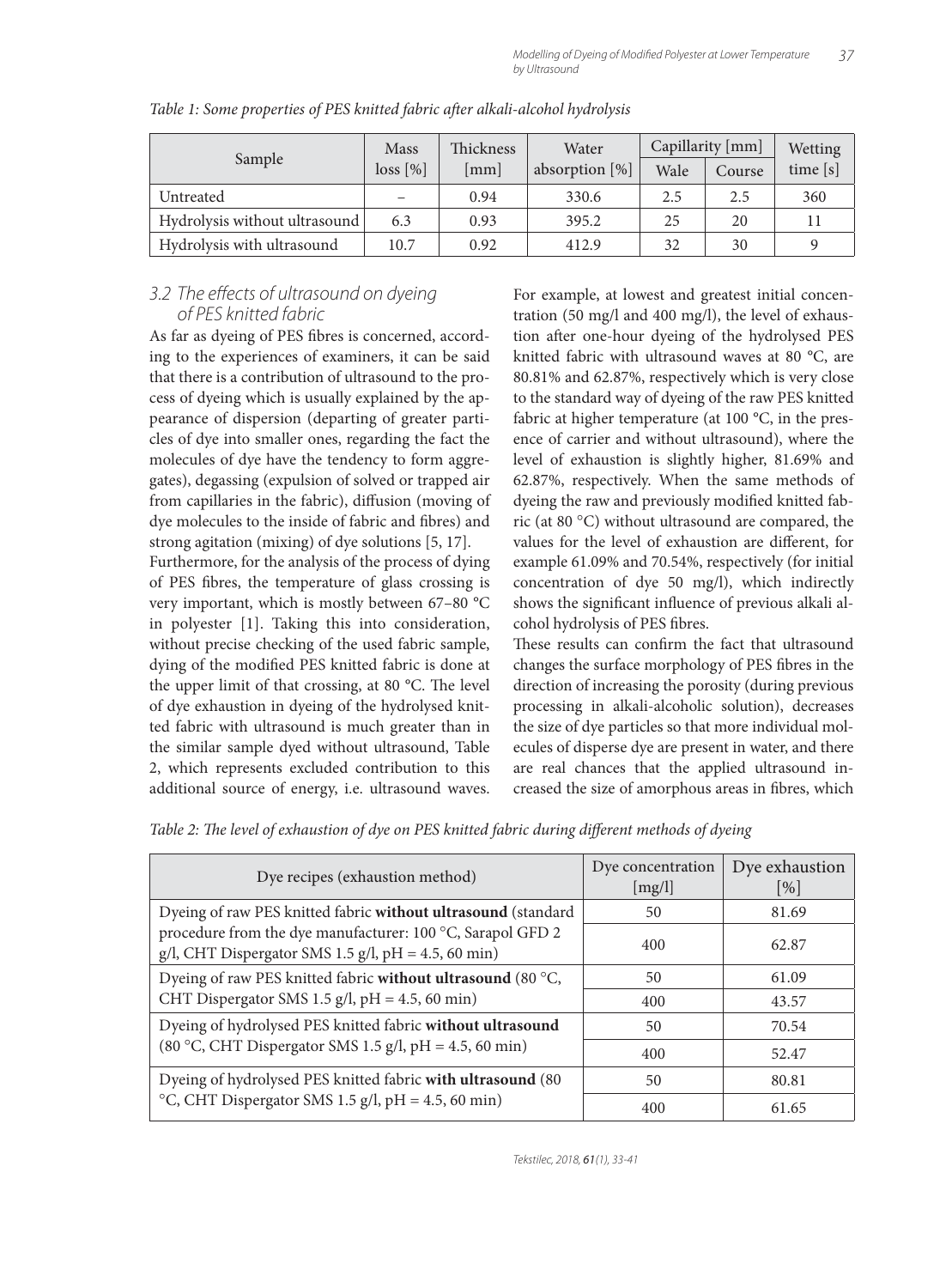gives the possibility to greater number of dye molecules to diffuse into PES fibres of knitted fabric.

It is known that the increase of temperature influences the increase of molecule vibrations, in the polymer chain of fibres and the dye itself as well, which significantly eases the diffusion of dye into the fibre [5]. The applied ultrasound, according to the effects which it produces on PES fibres, should compensate the high temperature of dyeing (100 °C or 130 °C). Of course, regarding the structure, PES fibres can be significantly sensitive to the change of temperature, but practically insensitive to the change of temperature of dyeing which is proved by the results of certain testing [16, 18]. On the other hand, the probability is higher that the fibres will be sensitive to the reaction of ultrasound waves the consequence of which can be a large amount of dye molecules inside the fibres.

#### 3.3 Modelling of dyeing of PES knitted fabric

Modelling of textile dyeing is a procedure that can lead to interesting conclusions about the fiber sorption mechanism, as well as give guidelines for optimized dyeing. The results related to modelling the dyeing of hydrolyzed PES knitwear in the presence of ultrasonic waves will be presented in the next section of the text.

Isothermal adsorption is of essential significance for investigation of the process of dyeing at lower temperature (80 $^{\circ}$ C). The analysis of isothermal data by their fitting via different isothermal equations is an important step towards finding the right model which can be used for controlling the process of dyeing. In this investigation, isothermal models of *Langmuir, Freundlich* and *Nernst* have been used, and for fitting of experimental points software OriginPro (USA).

Figure 2 gives comparable display of isothermal models of *Langmuir, Freundlich* and *Nernst* through nonlinear fitting of experimental data. The parameters of models obtained from nonlinear regression are listed in Table 3. Coefficient of determination  $(R^2 = 0.998)$ in *Freundlich* isotherm is the highest of the three models, which confirms the fact that this model is the most efficient in nonlinear simulating of isothermal adsorption of disperse dye on PES knitted fabric, which can be noticed at visual review of nonlinear curves in the diagram in Figure 2. Then, *Langmuir* model follows, also with high *R2* (0.988), and then in the end, *Nernst* which has the lowest coefficient of determination ( $R^2$  = 0.930). The coefficient of determination is a relative measure of representativeness of regression line or measure of using these models.



*Figure 2: Fitted equilibrium data of adsorption for Nernst, Langmuir and Freundlich nonlinear models*  of ultrasound dyeing of modified PES knitted fabric

Based on the results from Table 3, it is confirmed that *Freundlich* model is dominant, according to the cover of experimental points,  $R^2 > 0.99$ , even though other nonlinear models are not left behind. From the applied nonlinear models, *Nernst* showed to be the weakest.

| Isotherm   | An analytic expression of<br>a nonlinear model      | Model parameters                     |        | $R^2$ |
|------------|-----------------------------------------------------|--------------------------------------|--------|-------|
| Langmuir   | $q_e = \frac{0.28 \cdot C_e}{1 + 0.0049 \cdot C_e}$ | $Q_{max}$ [mg/g]                     | 56.615 | 0.988 |
|            |                                                     | $b$ [dm <sup>3</sup> /mg]            | 0.0049 |       |
| Freundlich | $q_e = 0.692 \cdot C_{e}^{1/1.41}$                  | $K_F[(mg/g)\cdot (dm^3/mg)^{(1/n)}]$ | 0.692  | 0.998 |
|            |                                                     | n                                    | 1.41   |       |
| Nernst     | $q_e = 0.170 \cdot C_e$                             | $K \text{[dm}^3\text{/g]}$           | 0.170  | 0.930 |

*Table 3: Analytic equations of nonlinear isotherms with coeffi cients for the dye-PES knitted fabric system*

Tekstilec, 2018, 61(1), 33-41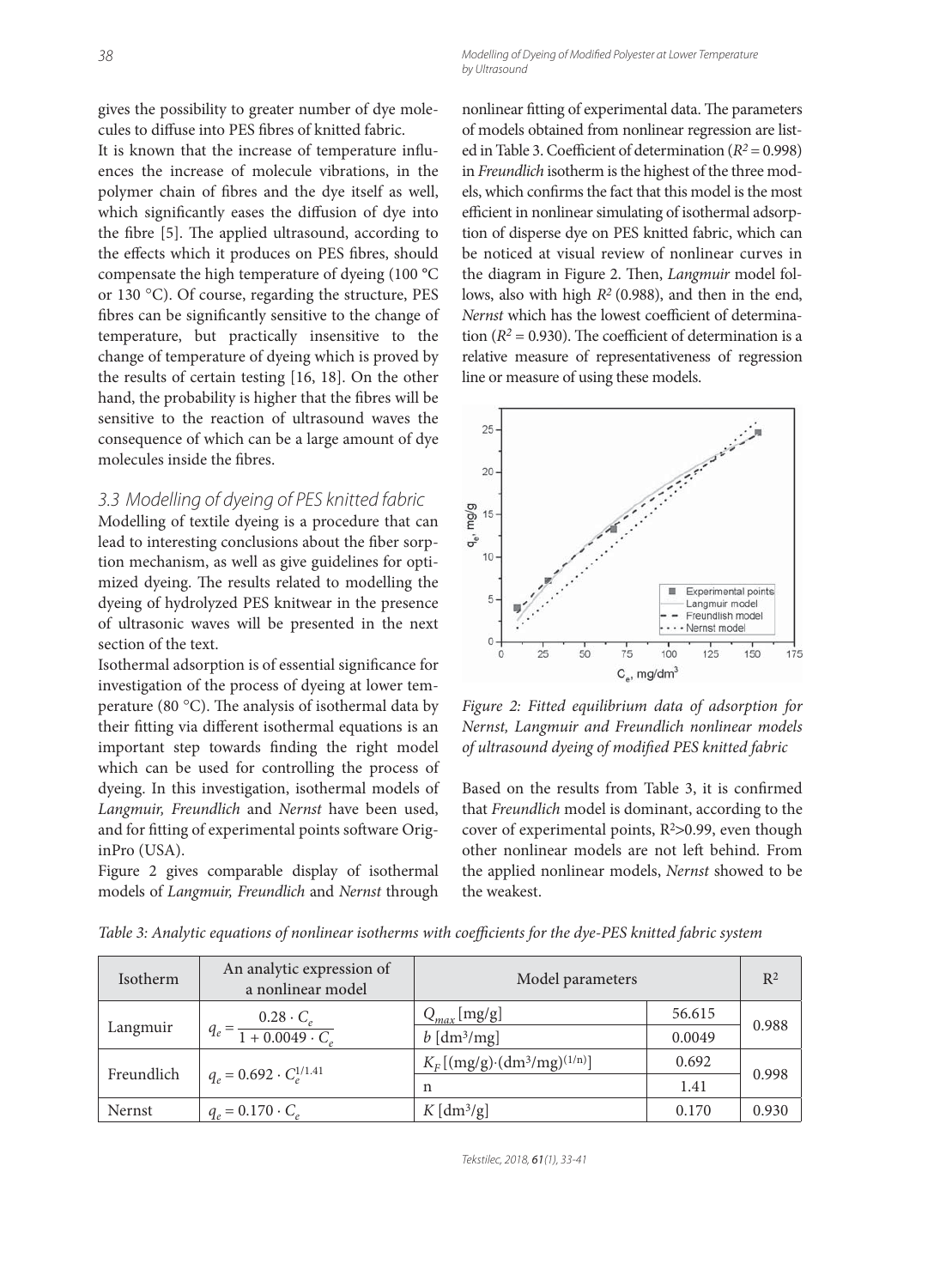Besides these nonlinear models, a linear model should also be checked, so the diagrams in Figures 3–5 show linear interpretation of all three isotherms of dyeing. According to the diagrams in Figure 3, *Langmuir* adsorption isotherm shows dependence on parameters  $(C_{\ell}/q_e)$ , in comparison to the equilibrium dye concentration  $(C_e)$ , at dyeing of hydrolysed PES knitted fabric with ultrasound. From this diagram, i.e. inclination and segment of functional line, obtained by the method of fitting, the values of *Langmuir* constants are determined, *Qmax* and *b*, which relate to maximum amount of dye which can bind to the fibre and free energy of adsorption, respectively. In the diagram (Figure 3) can be seen that dissipation of data is present, which shows inadequacy of *Langmuir* isotherm for describing adsorption equilibrium of the tested system.

*Freundlich* and *Nernst* models (Figures 4 and 5) give better results, namely there is a better fitting of experimental data.

On the other hand, in similar work, dyeing of a knitted fabric made of PES filaments by disperse yellow and orange without dispersing agent, after the hydrolysis in the solution of sodium hydroxide, shows a significant deviation of *Nernst* adsorption isotherm in describing of dyeing and excellent behaviour of *Langmuir* model which significantly corresponds to the experimental data (coefficient of correlation is 0.99) [19].



*Figure 3: Linear form of Langmuir adsorption isotherm for the dye-PES knitted fabric system*

*Freundlich* isotherm, Figure 4, is obtained with the assumption that heterogeneity of the surface with uneven distribution of heat of sorption through surface exists. From this diagram, high functionality of variables can be seen. Based on inclination and segment, *Freundlich* constants are determined, and via them the valued suitability of this model for describing the process of adsorption of the applied dye on the PES knitted fabric.



*Figure 4: Linear form of Freundlich adsorption isotherm for the dye-PES knitted fabric system*

Linear distribution of *Nernst* type is frequently used as a reference for isothermal adsorption of textile dye on polyester [13]. According to the diagram in Figure 5, it is noticeable that there is relatively less dissipation of experimental data in comparison to the curve of fitting, so this model, along with *Freundlich*, belongs to the top model which can describe dyeing of PES knitted fabric by disperse dye using linear method. The advantage is in actual case given to *Freundlich* model.



*Figure 5: Linear form of Nernst adsorption isotherm for the dye-PES knitted fabric system*

Tekstilec, 2018, 61(1), 33-41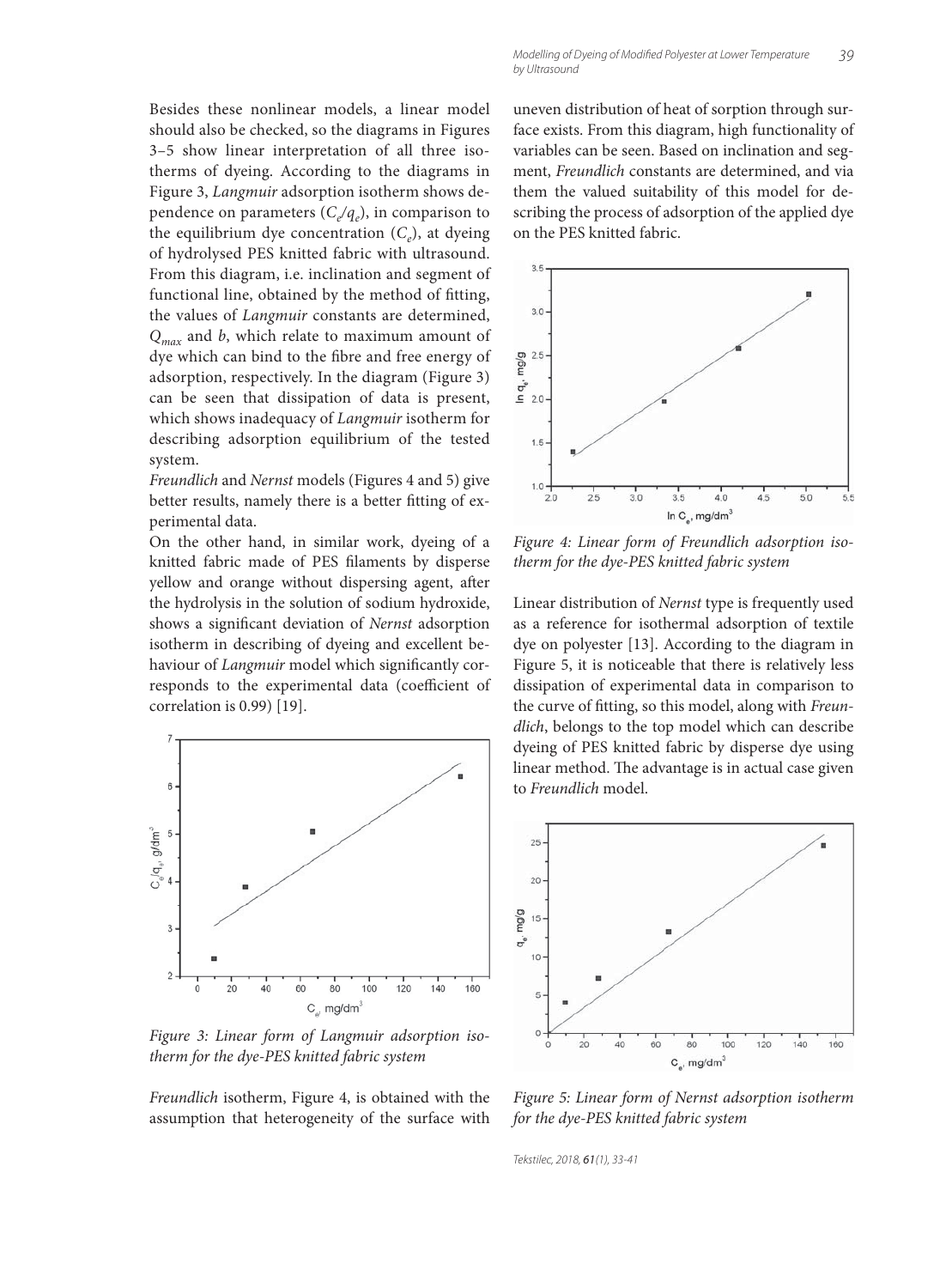| <b>Isotherm</b> | An analytic expression of a linear<br>model | Model parameters                     |        | $R^2$ |
|-----------------|---------------------------------------------|--------------------------------------|--------|-------|
| Langmuir        | $C/q_e = 2.838 + 0.024 \cdot C_e$           | $Q_{max}$ [mg/g]                     | 41.75  | 0.867 |
|                 |                                             | $b$ [dm <sup>3</sup> /mg]            | 0.0084 |       |
| Freundlich      | $lnq_e = -0.134 + 0.654 \cdot C_e$          | $K_F[(mg/g)\cdot (dm^3/mg)^{(1/n)}]$ | 0.874  | 0.994 |
|                 |                                             | n                                    | 1.529  |       |
| Nernst          | $q_e = 0.170 \cdot C_e$                     | $K \left[ \frac{dm^3}{g} \right]$    | 0.170  | 0.980 |

*Table 4: Analytical equation of linear isotherms with coefficients for the dye-PES knitted fabric system* 

In Table 4, analytical equations of linear adsorption isotherms are shown, as well as the values of adsorption parameters, and the values of coefficient of determination *R2*.

The results for the coefficient of determination in Table 4 can confirm, as seen in the pictures, the high value (>0.99) for *Freundlich* isotherm, which means that a large percentage of the amount of square deviation of variable values form arithmetic middle is analysed by this regression model. So, in the method of determining *Freundlich* constants,  $K_F$  and *n*, Freundlich model significantly covers experimental data and it can be acceptable for adsorption of disperse dye on PES knitted fabric.

 $K_F$ , one of *Freundlich* constants, is used as a relative measure of the adsorption capacity, the greater value of  $K<sub>F</sub>$  shows greater adsorption capacity. Other *Freundlich* constant, *n*, is an empirical parameter which changes with the level of heterogeneity, indicating the level of nonlinearity between capacities of accepting dye and concentration of non-adsorbed dye and it relates to the distribution of bonded ions on the surface of adsorbent. Generally, 1/n<1 illustrates that the adsorbate is favourably adsorbed on the adsorbent, adsorption capacity rises, and new positions for adsorption appear, the greater the value *n*, the stronger the intensity of adsorption.

## 4 Conclusion

The alkali hydrolysis of PES knitted fabric in alcohol medium is a relatively simple method for modification of the surface of polyester fibres, i.e. textile material from these fibres, with the effects which can be significant for dyeing. It is shown that dyeing in the presence of ultrasound increases the dye exhaustion on the modified PES knitted fabric at lower temperature.

Based on the obtained experimental results, the following conclusions can be made:

- The alkali-alcohol hydrolysis with ultrasound decreases the mass and thickness and fixes sorption properties, capillarity and absorption of water and wetting of PES knitted fabric as well.
- The process of dyeing of modified PES knitted fabric in the presence of ultrasound at lower temperature gives good results, much better than dyeing without ultrasound and it is very close to the standard process of dyeing of raw sample at higher temperature.
- The level of exhaustion of dye in dyeing of hydrolysed knitted fabric with ultrasound is higher than in the same method of dyeing without ultrasound, which represents exclusive contribution of this additional source of energy.
- The levels of dye exhaustion in dyeing of raw and previously modified knitted fabric without ultrasound are significantly different, they are much better in hydrolysed samples, which indirectly shows the significant influence of previous alkalialcohol hydrolysis of PES fibres.
- Freundlich nonlinear isotherm is the most efficient in simulating isothermal adsorption of disperse dye on PES knitted fabric.
- Freundlich linear equation shows that this model enables a sufficiently precise description of experimental data nevertheless the advantage is given to a nonlinear model.

The results of this work based on these effects indicate the possibility of different approach in the process of dyeing the polyester by disperse dye for the benefit of greater exhaustion, economy and protection of the environment.